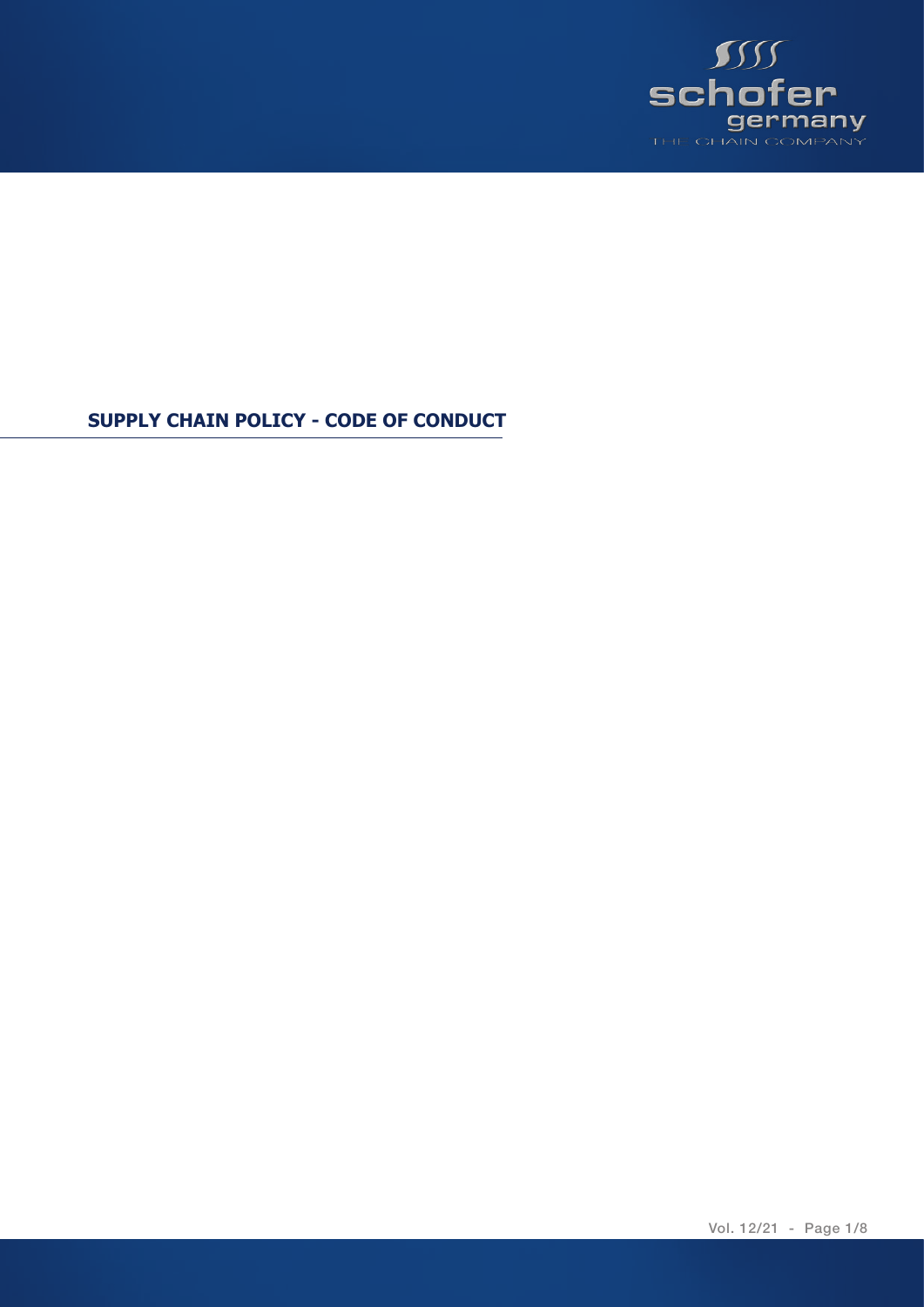

# **DUE DILIGENCE - CODE OF CONDUCT**

## **CONTENTS**

| $\overline{\mathbf{2}}$ |                                                                                                                                |
|-------------------------|--------------------------------------------------------------------------------------------------------------------------------|
| 1.                      |                                                                                                                                |
| 2.                      |                                                                                                                                |
| 2.1.                    | OECD Annex II, Point 1 - Regarding Serious Abuses in the Extraction,                                                           |
|                         |                                                                                                                                |
| 2.1.1.                  | OECD Annex II, Point 2 - With Regard to the Management of Risks Arising from Serious Deficiencies _ 3                          |
| 2.2.                    | OECD Annex II, Item 3 - Regarding Direct or Indirect Support to Non-State Armed Groups __________                              |
| 2.2.1.                  | OECD Annex II, Point 4 - Regarding Direct or Indirect Support to Non-State Armed Groups ________                               |
| 2.3.                    | OECD Annex II, Points 5-10 - Regarding Direct or Indirect Support to Public                                                    |
|                         |                                                                                                                                |
| 2.4.                    | OECD Annex II, Point 11 - Regarding Bribery and Fraudulent Misrepresentation                                                   |
|                         |                                                                                                                                |
| 2.4.1.                  | OECD, Annex II, Points 12-14 - Regarding Money Laundering, Non-Payment                                                         |
|                         | of Taxes, Duties and Royalties to Governments                                                                                  |
| 3.                      |                                                                                                                                |
| 3.1.                    |                                                                                                                                |
| 3.2.                    |                                                                                                                                |
| 3.3.                    |                                                                                                                                |
| 3.4.                    |                                                                                                                                |
| 3.5.                    | Liberty of Association 5                                                                                                       |
| 3.6.                    | Sexual Harassment, Gender-based Violence, Prohibition of Discrimination ____________________________ 5                         |
| 3.7.                    |                                                                                                                                |
| 3.8.                    | Data Protection and Conflicts of Interest entrance and the state of the state of the state of the state of the state of $\sim$ |
| 4.                      |                                                                                                                                |
| 4.1.                    |                                                                                                                                |
| 4.2.                    |                                                                                                                                |
| 4.3.                    |                                                                                                                                |
| 4.4.                    |                                                                                                                                |
| 4.5.                    |                                                                                                                                |
| 5.                      | <b>COMPLAINTS, DOUBTS AND CONCERNS</b>                                                                                         |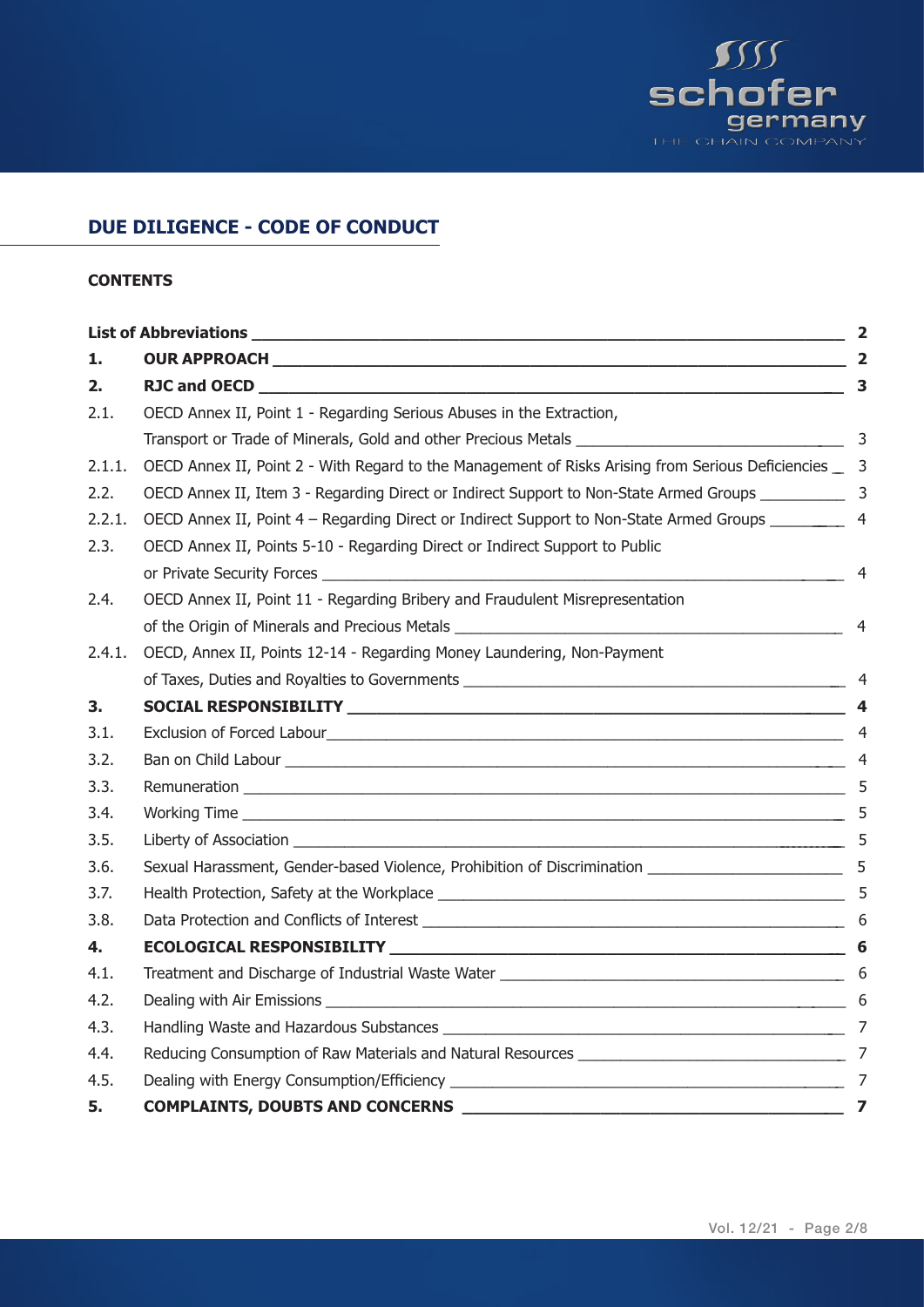

#### **List of Abbreviations**

- **RJC** Responsible Jewellery Council
- **KYC** Know your Counterparty
- **OECD** Organisation for Economic Co-operation and Development
- **OEM** Original Equipment Manufacturer
- **COP** Code of Practices
- **CMRT** Conflict Minerals Reporting Template
- **RMI** Responsible Minerals Initiative
- **PGM** Platinum Group Metals

#### **1. OUR APPROACH**

Schofer Germany - The Chain Company - GmbH & Co. KG is a manufacturer of precious metal and non-precious metal Jewellery Chains, as well as the appertaining components.

Since its foundation in 1904, SCHOFER has developed into an innovative and professional quality provider of complex solutions in the entire product spectrum of jewellery manufacturing - frequently operating as an OEM.

As a certified member of the Responsible Jewellery Council (RJC), Schofer is committed to meeting the highest moral and ethical standards in all its actions and decisions towards its customers, suppliers and employees. Naturally, this also includes a social and environmentally friendly approach, as we feel we have a special responsibility towards future generations. Based on this understanding, we also comply with the Code of Practices (CoP) and plan to be certified to the Chain of Custody (CoC) standard in the near future.

Since the processing of precious metals, especially gold, PGMs and silver, requires special sensitivity and care in terms of forming business relationships, right at the beginning of every contact, we perform a check in line with the principles of the KYC guidelines. In addition, the organization is committed to complying with international guidelines as listed below:

- US Dodd-Frank Act
- OECD Due Diligence Guidelines for Responsible Supply Chains of Minerals from Conflict-Affected and High-Risk Areas including the annex relating to gold and other precious metals
- CMRT (Conflict Minerals Reporting Template)/ RMI (Responsible Minerals Initiative)

We also undertake to use our influence to prevent abuses by others. If, during or after one of our supply chain reviews, we determine that a supplier or an upstream party, at any point in the supply chain, is in violation of these guidelines or any other point in our code of conduct or supply chain policy, we will suspend or terminate our relationship with that supplier.

The same applies if during one of our periodic reviews we identify a sufficient risk that we cannot maintain a relationship of any kind.

Supply chain auditing is an integral and documented part of our ISO 9001 certified quality management system and is practiced, improved and adapted to the prevailing needs every day.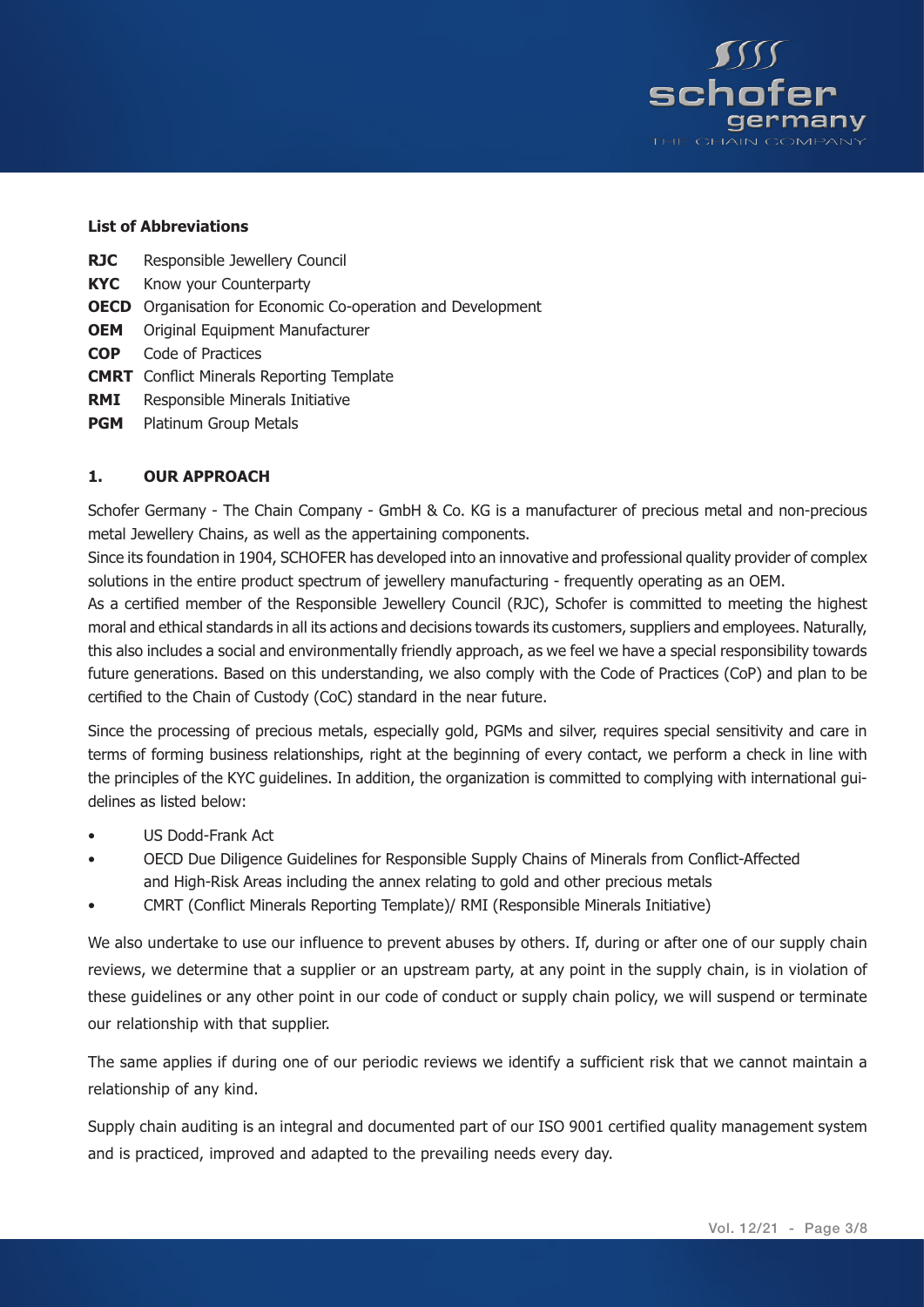

## **2. RJC and OECD**

Membership in the RJC implies a comprehensive disassociation from and rejection of any actions that could directly or indirectly promote or finance armed conflict, intensify violence or promote the abuse of human rights.

As a responsible processor of gold, PGMs and silver, SCHOFER resolutely refuses to acquire, process or otherwise dispose of conflict goods of any kind or form that originate from conflict or high-risk areas, if there is even the slightest suspicion of a violation of the OECD guidelines. We are bound by the OECD Due Diligence Guidelines, in addition to other guidelines such as the Kimberly Process, for Responsible Supply Chains for Minerals from Conflict and High-Risk Areas, in particular the Gold, Silver and PGMs Annex, as set out here below.

## **2.1. OECD Annex II, Point 1 - Regarding Serious Abuses in the Extraction, Transport or Trade of Minerals, Gold and other Precious Metals**

We will neither tolerate nor profit from, contribute to, assist or facilitate the commission of:

- any forms of torture, cruel, inhuman and degrading treatment;
- any forms of forced or compulsory labour;
- any of child labour (as defined in Convention 182 of the International Labour Organization)
- other gross human rights violations and abuses such as widespread sexual violence
- war crimes or other serious violations of international humanitarian law, crimes against humanity or genocide.

## **2.1.1. OECD Annex II, Point 2 - With Regard to the Management of Risks Arising from Serious Deficiencies**

We will immediately suspend or discontinue engagement with upstream suppliers where we identify a reasonable risk that they are sourcing from, or linked to, any party committing serious abuses as defined in point 1.

## **2.2. OECD Annex II, Item 3 - Regarding Direct or Indirect Support to Non-State Armed Groups**

We will not provide, tolerate, accept or finance any direct or indirect support to non-state armed groups - regardless of the way, (this applies in particular to the areas of dismantling, transport, trade, handling or export of minerals, gold and other precious metals). This is also valid for the parties and their business partners cooperating with said non-state armed groups who:

- illegally control mine sites or otherwise control transportation routes, points where minerals are traded and upstream actors in the supply chain, and/or
- illegally tax or extort money or minerals at points of access to mine sites,
- along transportation routes or at points where minerals are traded, and/or
- illegally tax or extort intermediaries, export companies or international traders.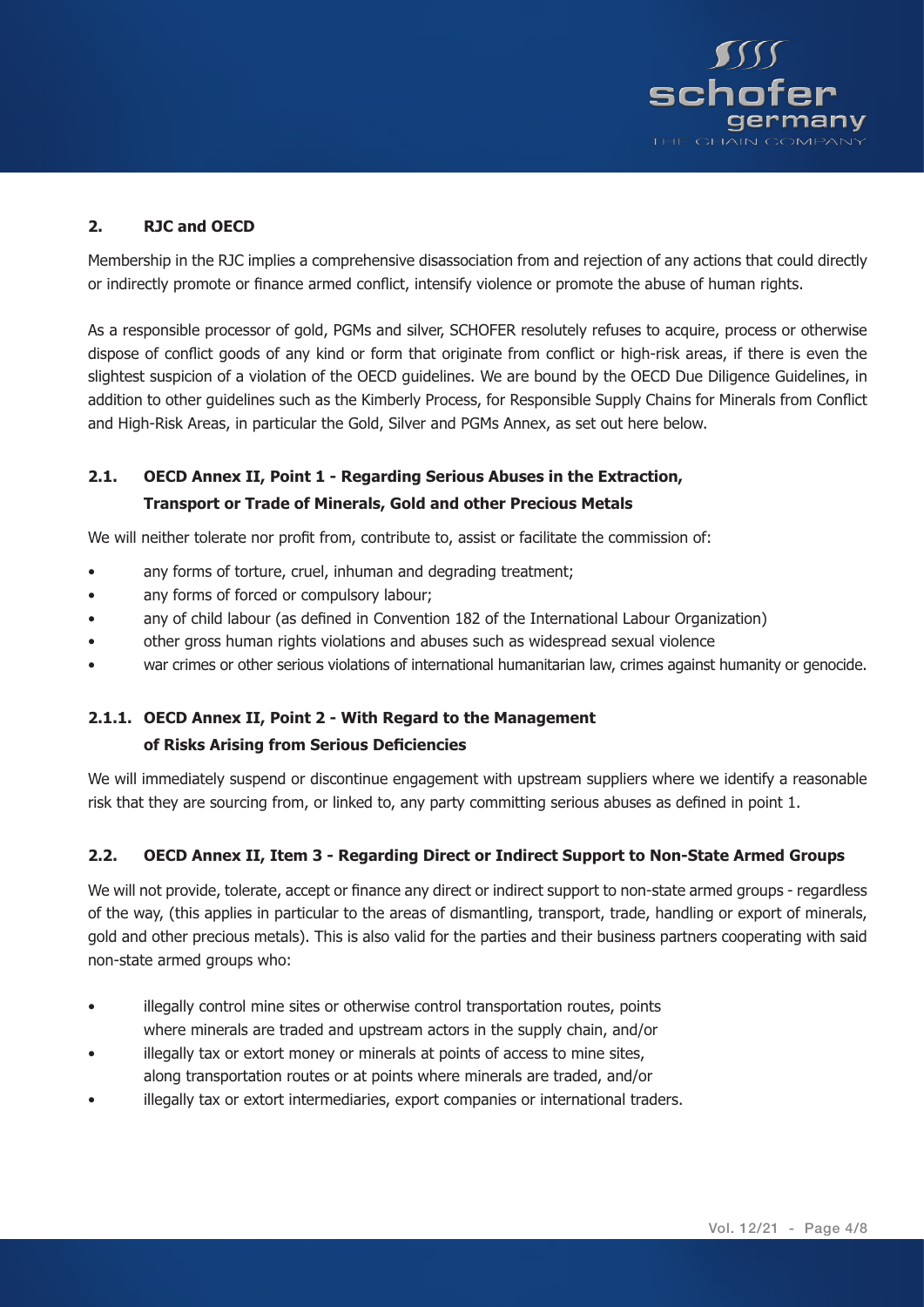

## **2.2.1. OECD Annex II, Point 4 – Regarding Direct or Indirect Support to Non-State Armed Groups**

We will immediately suspend or discontinue engagement with upstream suppliers where we identify a reasonable risk that they are sourcing from, or linked to, any party providing direct or indirect support to non-state armed groups as defined in point 3.

## **2.3. OECD Annex II, Points 5-10 - Regarding Direct or Indirect Support to Public or Private Security Forces**

We affirm that the role of public or private security forces is to provide security to workers, facilities, equipment and property in accordance with the rule of law, including law that guarantees human rights.

We will not provide direct or indirect support to public or private security forces that commit abuses described in point 4 of OECD or that act illegally as described in point 6.

## **2.4. OECD Annex II, Point 11 - Regarding Bribery and Fraudulent Misrepresentation of the Origin of Minerals and Precious Metals**

We will not offer, promise, give or demand any bribes, and will resist the solicitation of bribes to conceal or disguise the origin of gold, silver and PGMs, to misrepresent taxes, fees and royalties paid to governments for the purposes of gold, silver and PGMs extraction, trade, handling, transport and export.

## **2.4.1. OECD, Annex II, Points 12-14 - Regarding Money Laundering, Non-Payment of Taxes, Duties and Royalties to Governments**

We will support and contribute to efforts to eliminate money laundering where we identify a reasonable risk resulting from, or connected to, the extraction, trade, handling, transport or export of gold, silver and PGMs.

## **3. SOCIAL RESPONSIBILITY**

#### **3.1. Exclusion of Forced Labour**

- Schofer Germany THE CHAIN COMPANY GmbH & Co. KG dissociates itself from any form of forced labour.
- The employee may terminate the employment relationship at any time.
- After termination, no coercion shall be exercised to continue the employment relationship.
- The employee can ask questions about his/her employment contract at any time in the personnel department.

## **3.2. Ban on Child Labour**

- Schofer Germany THE CHAIN COMPANY GmbH & Co. KG distances itself from any form of child labour.
- In all questions of labour law, Schofer Germany THE CHAIN COMPANY GmbH & Co. KG adheres to the applicable law in Germany.
- No employment under the age of 16.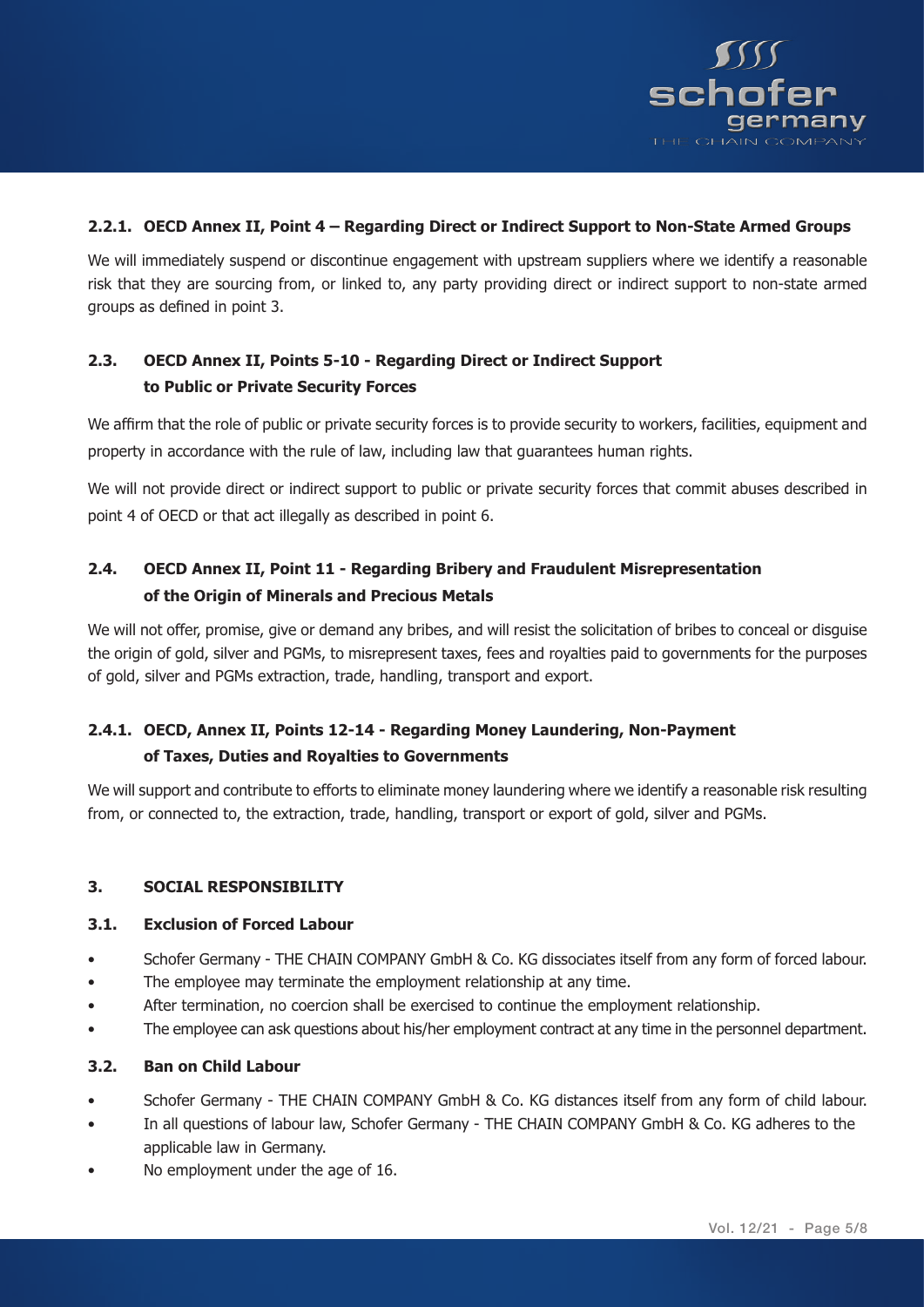

- Young people to be employed under special supervision by a qualified employee.
- Adolescents may not perform piecework, assembly line or hazardous work.
- Young people are not allowed to work overtime.

#### **3.3. Remuneration**

- In all questions of labour law, Schofer Germany THE CHAIN COMPANY GmbH & Co. KG adheres to the applicable law in Germany.
- When paying our trainees, we adhere to the specifications of the collective agreement of the BV Schmuck+Uhren.
- Salaries are transferred punctually to the bank account specified by the employee.

#### **3.4. Working Time**

In all matters of labour law, Schofer Germany - THE CHAIN COMPANY GmbH & Co. KG adheres to the applicable law in Germany.

#### **3.5. Liberty of Association**

• Employees are free to elect employee representatives.

#### **3.6. Sexual Harassment, Gender-based Violence, Prohibition of Discrimination**

- Schofer Germany THE CHAIN COMPANY GmbH & Co. KG does not tolerate discrimination of any kind, regardless of whether it is based on origin, religion, skin colour, ethnicity, gender or sexual orientation.
- At Schofer Germany all genders, female, male or diverse, are welcome and treated equally.

## **3.7. Health Protection, Safety at the Workplace**

- In all matters of occupational health and safety, Schofer Germany THE CHAIN COMPANY GmbH & Co. KG complies with the applicable law in Germany.
- Each employee is provided with the protective clothing and equipment necessary for their work by the employer.
- A healthy and safe working environment is provided and all applicable safety regulations are complied with.
- Workplaces have access to daylight in addition to an adequate light source.
- All workplaces have an adequate and sufficient supply of fresh air.
- Employees are provided with an appropriate workplace which is in a sound condition, clean and safe.
- Workplaces are regularly inspected for potential hazards and, if necessary, measures are taken to minimize the risk.
- Regular health and safety training is provided to the employees.
- All machinery is regularly inspected and maintained for safety by a specialist company. Damaged or potentially dangerous machinery is immediately and promptly shut down and removed from service.
- The employees receive the appropriate safety training before they start working on a machine. Until this has been done, employees are not allowed to work on the machine in question.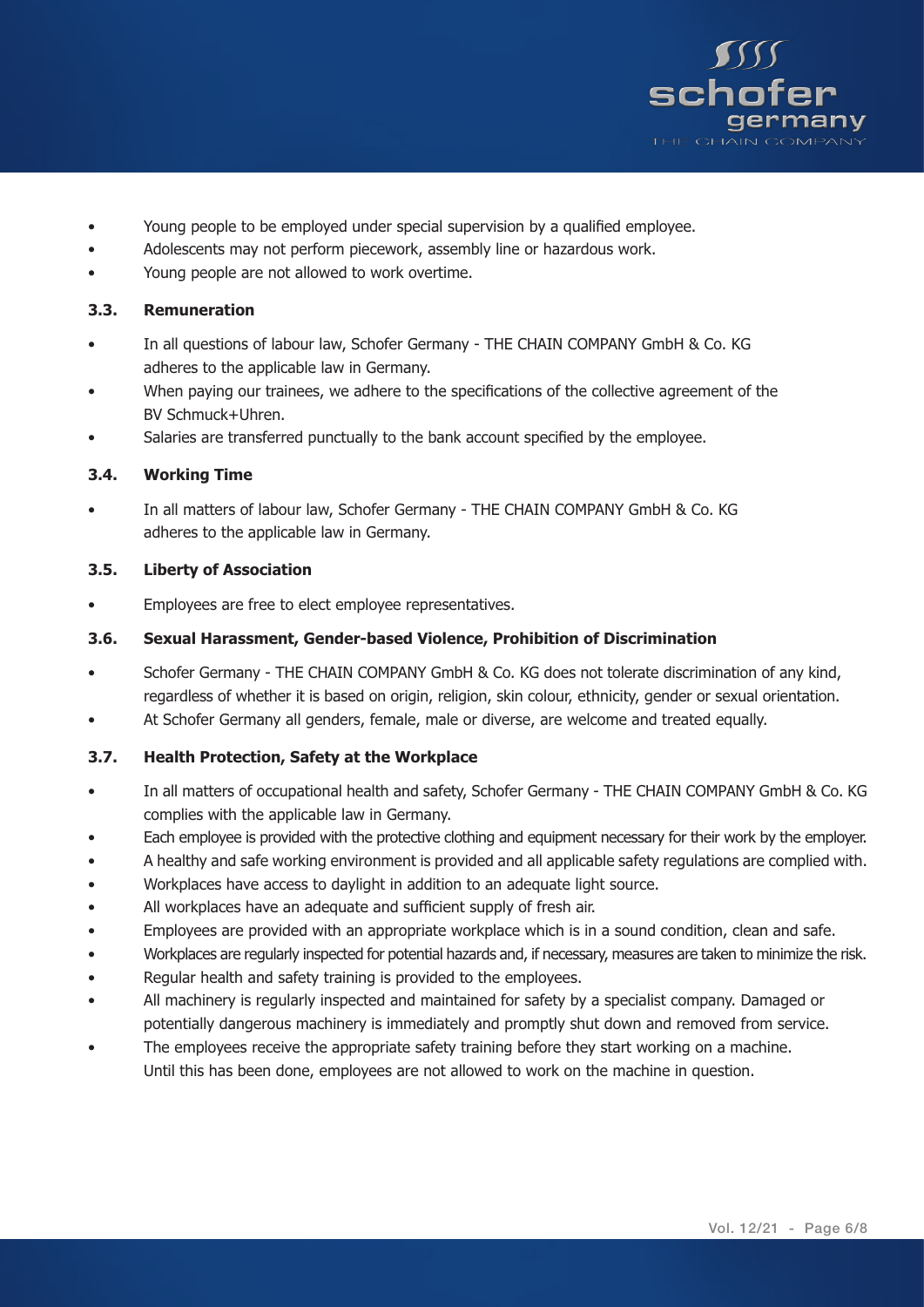

- At regular intervals, all employees must undergo safety instruction in which the escape and rescue routes are shown and trained.
- It is ensured that every employee is able to hear the fire alarm and recognize the escape and rescue route at any time and in any place.
- Escape and rescue plans are posted at every necessary location in the building and can be viewed at any time without restrictions.
- The escape and rescue routes are signposted and visible at all times, even in the event of a power failure.
- All escape and fire doors are checked and maintained at regular intervals by specialist companies.
- Every staff member has access to a first aid plan at all times.
- Employees are designated as first aiders and they are trained at regular intervals.
- First aid kits are available in every department, including first aid for chemical burns to the eye.
- A defibrillator is available, is unrestrictedly accessible at all times and its location is marked on every escape and rescue plan.
- Work on the electrical system may only be carried out by specially trained personnel.
- Switch cabinets are marked as such and secured against access by unauthorized persons.
- Cables carrying electricity are laid and secured by specialized companies.

## **3.8. Data Protection and Conflicts of Interest**

The protection of personal data is a top priority for Schofer Germany - THE CHAIN COMPANY GmbH & Co. KG. We handle your personal data confidentially and in accordance with the statutory data protection directives as well as this Data Protection Declaration.

For more detailed information, please visit the website: https://www.schofer.com/index.php/en/kontakt-en/datenschutz-en

## **4. ECOLOGICAL RESPONSIBILITY**

## **4.1. Treatment and Discharge of Industrial Waste Water**

We treat our waste water according to the specifications of the environmental agency.

## **4.2. Dealing with Air Emissions**

As already mentioned at the beginning, the preservation of our environment and its uniqueness is particularly close to our hearts. We are convinced that it is our duty to consider this in advance in all our actions and to allow it to incorporate it into our decisions. We have therefore implemented climateneutral manufacturing of our products and for the first time in 2020 were certified as a climate-neutral company.